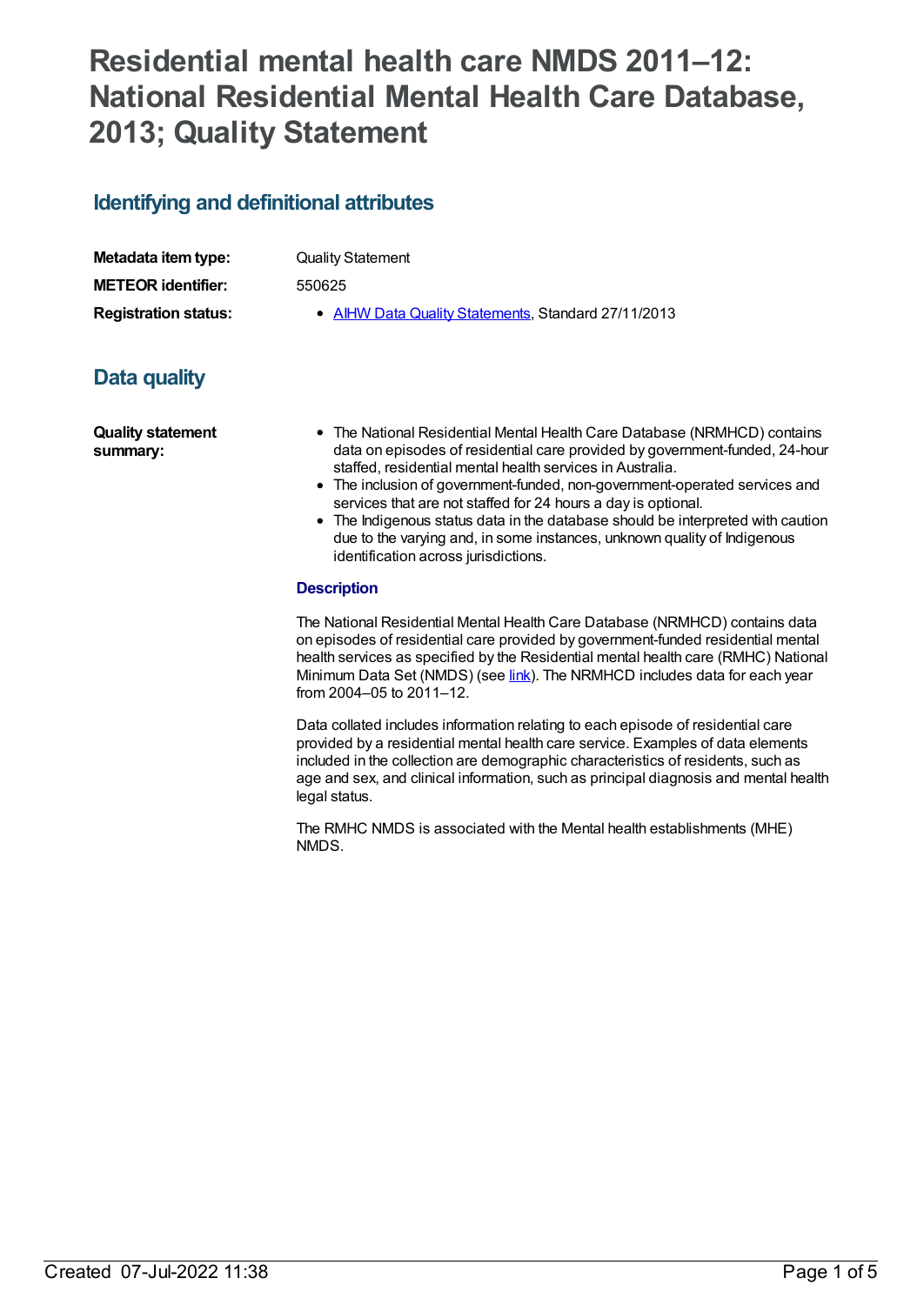| Institutional environment: | The Australian Institute of Health and Welfare (AIHW) is a major national agency set<br>up by the Australian Government under the <b>Australian Institute of Health and</b><br>Welfare Act 1987 to provide reliable, regular and relevant information and statistics<br>on Australia's health and welfare. It is an independent statutory authority established<br>in 1987, governed by a management Board, and accountable to the Australian<br>Parliament through the Health and Ageing portfolio.                                              |
|----------------------------|---------------------------------------------------------------------------------------------------------------------------------------------------------------------------------------------------------------------------------------------------------------------------------------------------------------------------------------------------------------------------------------------------------------------------------------------------------------------------------------------------------------------------------------------------|
|                            | The AIHW aims to improve the health and wellbeing of Australians through better<br>health and welfare information and statistics. It collects and reports information on a<br>wide range of topics and issues, ranging from health and welfare expenditure,<br>hospitals, disease and injury, and mental health, to ageing, homelessness,<br>disability and child protection.                                                                                                                                                                     |
|                            | The Institute also plays a role in developing and maintaining national metadata<br>standards. This work contributes to improving the quality and consistency of<br>national health and welfare statistics. The Institute works closely with governments<br>and non-government organisations to achieve greater adherence to these<br>standards in administrative data collections to promote national consistency and<br>comparability of data and reporting.                                                                                     |
|                            | One of the main functions of the AIHW is to work with the states and territories to<br>improve the quality of administrative data and, where possible, to compile national<br>datasets based on data from each jurisdiction, to analyse these datasets and<br>disseminate information and statistics.                                                                                                                                                                                                                                             |
|                            | The <b>Australian Institute of Health and Welfare Act 1987</b> , in conjunction with<br>compliance to the <i>Privacy Act 1988</i> , (Cth) ensures that the data collections<br>managed by the AIHW are kept securely and under the strictest conditions with<br>respect to privacy and confidentiality.                                                                                                                                                                                                                                           |
|                            | For further information see the AIHW website www.aihw.gov.au.                                                                                                                                                                                                                                                                                                                                                                                                                                                                                     |
|                            | Residential mental health services may be required to provide data to states and<br>territories through a variety of administrative arrangements, contractual<br>requirements or legislation. States and territories use these data for service<br>planning, monitoring and internal and public reporting. In addition, state and territory<br>health authorities supply data for the NRMHCD under the terms of the National<br>Health Information Agreement (see link), as specified by the RMHC NMDS (see<br>'Interpretability' section below). |
|                            | Expenditure and resource information for residential mental health services<br>reporting to the NRMHCD are reported through the associated National Mental<br>Health Establishments Database, as specified by the MHE NMDS (see link).                                                                                                                                                                                                                                                                                                            |
| <b>Timeliness:</b>         | Data for the NRMHCD was first collected in 2004–05.                                                                                                                                                                                                                                                                                                                                                                                                                                                                                               |
|                            | States and territories are required to supply data annually in accordance with the<br>RMHC NMDS specifications. The reference period for this data set is 2011-12,<br>that is, residential episodes occurring between 1 July 2011 and 30 June 2012.<br>Data for the 2011-12 reference period was supplied to the AIHW at the end of<br>December 2012.                                                                                                                                                                                             |
|                            | The AIHW publishes data from the NRMHCD in Mental health services in<br>Australia annually.                                                                                                                                                                                                                                                                                                                                                                                                                                                       |
| <b>Accessibility:</b>      | The AIHW produces the annual series Mental health services in Australia,<br>primarily as an online publication at http://mhsa.aihw.gov.au/home/. This includes<br>pdf documents of all sections in the publication, as well as data workbooks and an<br>interactive data portal.                                                                                                                                                                                                                                                                  |
|                            | In addition, a companion hard copy In brief summary document is produced and is<br>available from the Communications, Media and Marketing Unit of the AIHW.                                                                                                                                                                                                                                                                                                                                                                                       |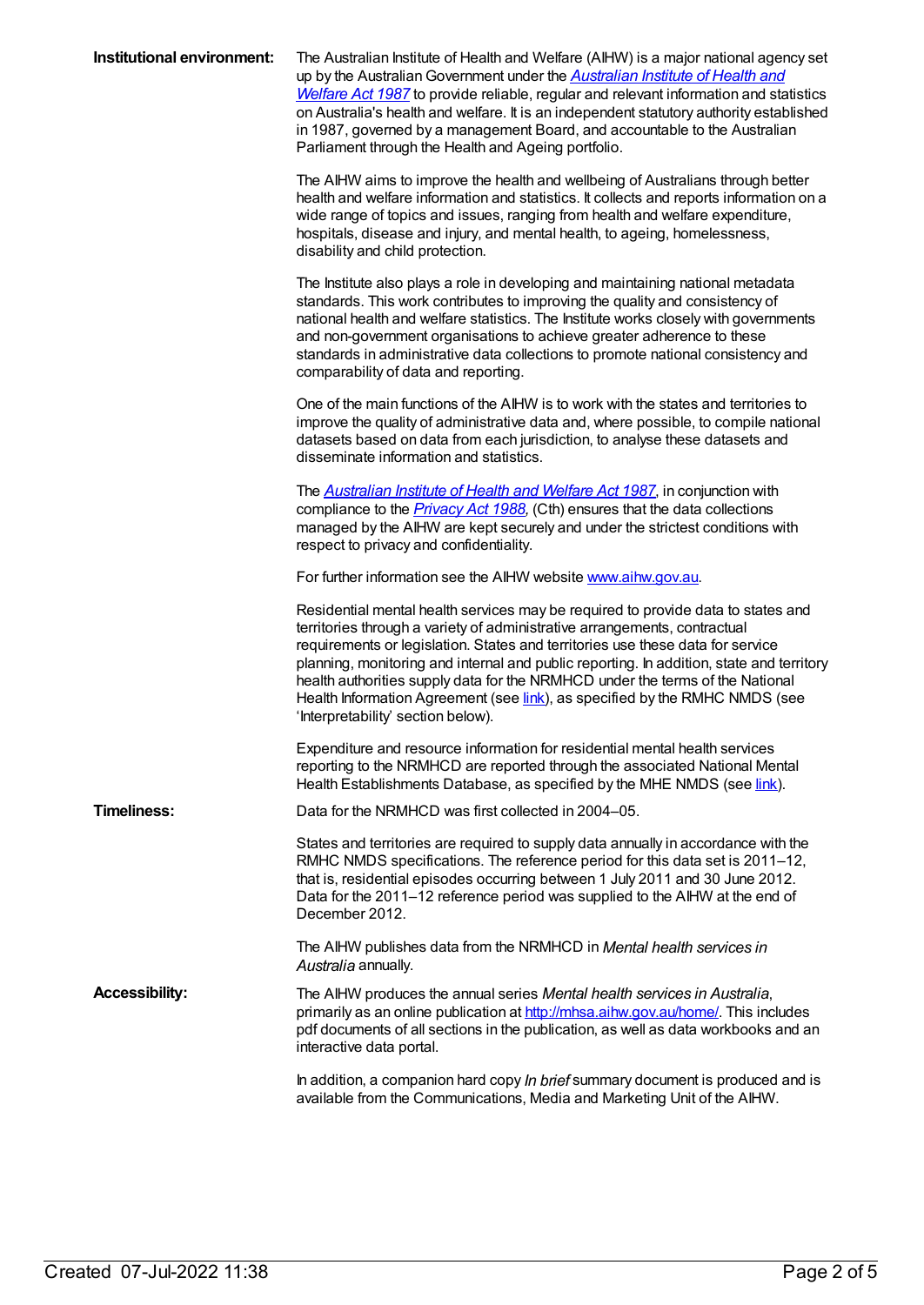**Interpretability:** Metadata information for the RMHC NMDS is published in the AIHW's online metadata repository—METeOR, and the *National health data dictionary*.

> METeOR and the *National health data dictionary* can be accessed on the AIHW website:

[/content/index.phtml/itemId/181162](file:///content/181162)

<http://www.aihw.gov.au/publication-detail/?id=10737422826>

Data published annually in *Mental health services in Australia* includes additional important caveat information to ensure appropriate interpretation of the analyses presented by the AIHW. Readers are advised to take note of footnotes and caveats specific to individual data tables that influence interpretability of specific data.

**Relevance:** The purpose of the NRMHCD is to collect information on all episodes of residential care provided by government-funded residential mental health services, as specified by the RMHC NMDS.

> The scope for this collection is all episodes of residential care for residents in all government-funded and operated residential mental health services in Australia. These services employ mental health trained staff on-site; provide rehabilitation, treatment or extended care to residents for whom the care is intended to be on an overnight basis and in a domestic-like environment; and encourage the residents to take responsibility for their daily living activities. These services include those that employ mental health trained staff on-site 24 hours per day and other services with less intensive staffing. However, all these services employ on-site mental health trained staff for at least 6 hours per day and 50 hours per week. Residential care services that are not included in the collection are those in receipt of funding under the *[Aged](http://www.comlaw.gov.au/Details/C2012C00573) Care Act 1997* and subject to Commonwealth reporting requirements (that is, they report to the System for the Payment of Aged Residential Care collection).

The inclusion of government-funded, non-government-operated services and services that are not staffed for 24 hours a day is optional.

An episode of residential care is defined as the period of care between the start of residential care (for example, through the formal start of the residential stay or the start of a new reference period (that is, 1 July)) and the end of residential care (for example, the formal end of residential care, or the end of the reference period (that is, 30 June)). Episodes of residential care are measured in days. An individual can have one or more episodes of care during the reference period.

A residential stay refers to the period of care beginning with a formal start of residential care and ending with a formal end of the residential care. Accordingly, residential stays for long term residents may span multiple reference periods and be counted as an episode in each relevant collection year, contributing to multiple episodes over sequential collection periods.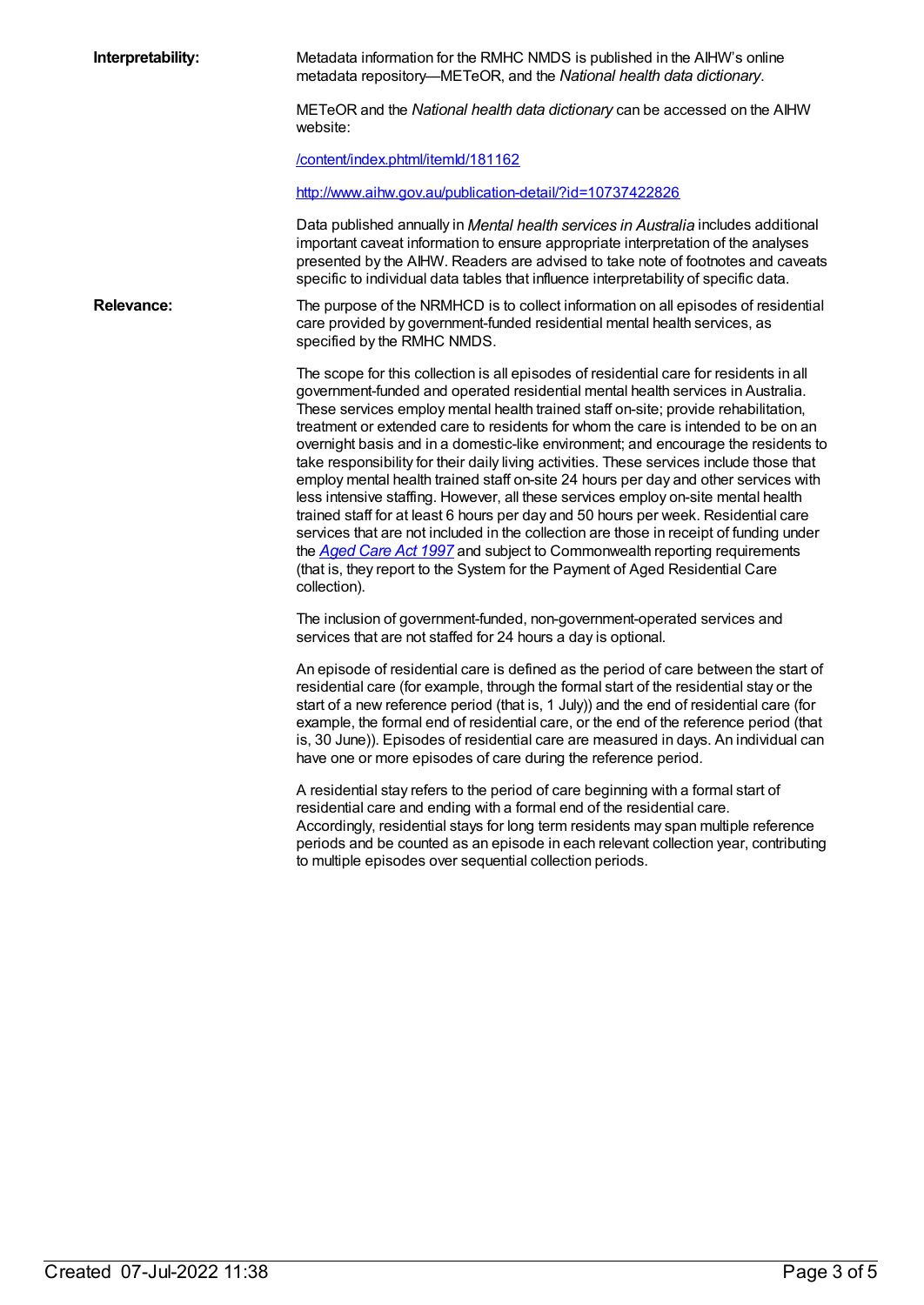**Accuracy:** States and territories are primarily responsible for the quality of the data they provide. However, the AIHW undertakes extensive validations on receipt of data. Data are checked for valid values, logical consistency and historical consistency. Potential errors are queried with jurisdictions, and corrections and resubmissions may be made by them in response to these edit queries. The AIHW does not adjust these data to account for possible data errors or missing or incorrect values.

> For the 2011–12 data, of the 72 services included in the collection, all but 13 of the services reported had mental health trained staff on-site 24 hours a day. Data from 12 non-government services were included in the 2011–12 collection.

Queensland does not report any in-scope government-operated residential mental health services to this collection.

#### *Indigenous status*

Among the jurisdictions, the data quality and completeness of Indigenous identification varies or, in some cases, is unknown. Indigenous status is missing for less than 4% of episodes in the 2011–12 NRMHCD.

States and territories provided information on the quality of the Indigenous data for 2011–12 as follows:

- The Australian Capital Territory, the Northern Territory, South Australia and Western Australia considered the quality of their Indigenous status data to be acceptable.
- New South Wales, Victoria and Tasmania reported that the quality of Indigenous status data was acceptable. However, each jurisdiction cited areas for improvement in the collection of Indigenous status, including improvements based on the National best practice guidelines for collecting Indigenous status in health data sets [\(AIHW](http://www.aihw.gov.au/WorkArea/DownloadAsset.aspx?id=6442458760) 2010) and increasing clinical compliance with the data collection process.

#### *Remoteness area*

Numerators for remoteness area are based on the reported area of usual residence of the patient, regardless of the location or jurisdiction of the service provider.

#### *Referral type*

Among the jurisdictions, quality of referral type data varies, or in some cases, is largely unknown. Further scrutiny of this data is to be implemented for the 2012–13 collection.